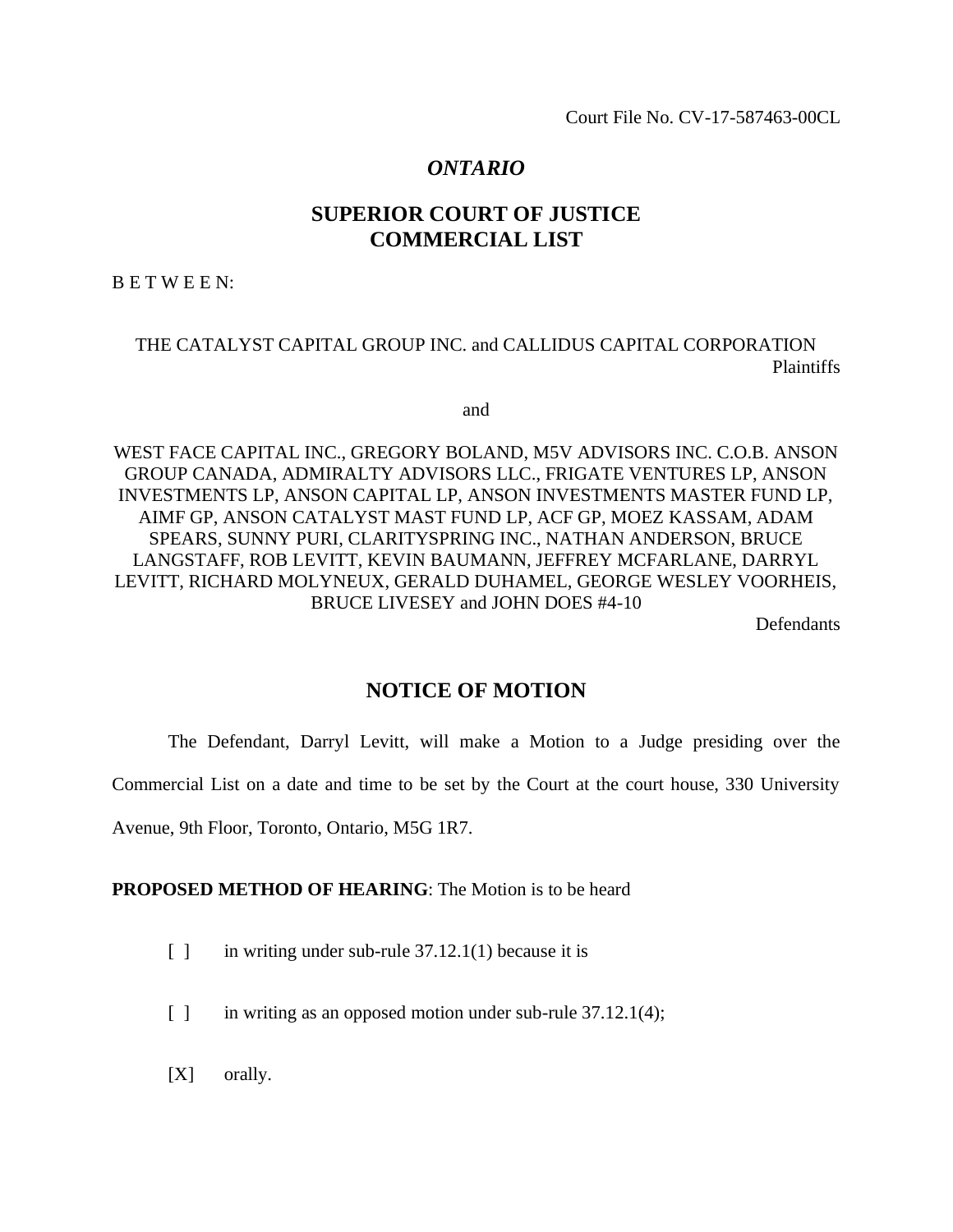#### **THE MOTION IS FOR:**

- 1. An Order dismissing the proceeding brought by the Plaintiffs as against the Defendant, Darryl Levitt, in accordance with section 137.1(3) of the *Courts of Justice Act*;
- 2. Costs of this motion and this proceeding on a full indemnity basis, in accordance with section 137.1(7) of the *Courts of Justice Act*; and
- 3. Such further and other relief as to this Honourable Court may seem just.

#### **THE GROUNDS FOR THE MOTION ARE**

#### *The Parties*

- 1. The Defendant, Darryl Levitt ("**Levitt**") is a practising lawyer in Toronto, specialising in corporate finance and energy. Levitt is a self-represented defendant in this action brought by the Plaintiffs.
- 2. The Catalyst Capital Group Inc. ("Catalyst") is a corporation that carries on business as an investor in distressed companies for control. Callidus Capital Limited ("Callidus") is a related company to Catalyst, which carries on business as a sub-prime lender for distressed companies. Callidus is a publicly traded company on the Toronto Stock Exchange. Both are controlled by Newton Glassman ("Glassman").

### *Levitt's Involvement with the Plaintiffs*

3. Levitt was an officer of Fortress Resources ("Fortress") which previously obtained a loan from Callidus. As part of the loan terms, Levitt was required to sign a personal guarantee.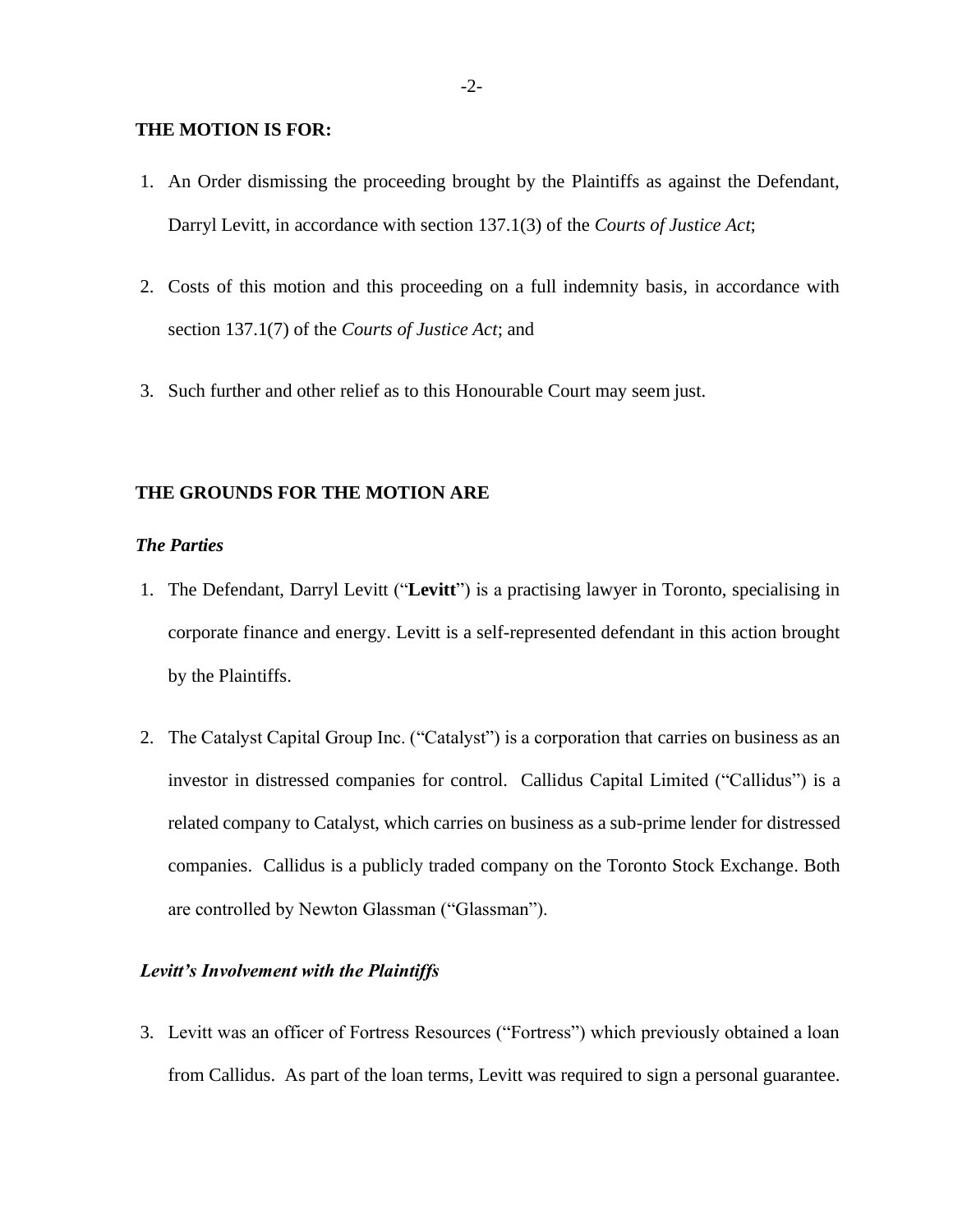- 4. Callidus has sought to enforce the personal guarantee against Levitt in Toronto Commercial List File No. CV-17-11712-00CL. Levitt has counterclaimed in that proceeding, alleging that, among other things, Callidus acted in bad faith in connection with its loan to Fortress and its attempt to enforce its guarantee against Levitt. The claim and counterclaim in that proceeding remain outstanding.
- 5. In the course of investigating the plaintiffs' business practices in connection with the proceedings against Levitt, Levitt discovered loan misconduct in other cases involving Callidus which was similar to the misconduct in Callidus' dealings with Fortress.
- 6. Levitt's sources of information included, among other things:
	- (i) Financial disclosures and public filings;
	- (ii) Discussions with other borrowers of Callidus; and
	- (iii) Bankruptcy, receivership, and other court documents.
- 7. As a result of his research, Levitt formed the view that Catalyst and Callidus were engaging in a scheme to artificially inflate the value of their assets.
- 8. Levitt and other similarly situated individuals compiled substantial evidence demonstrating the plaintiffs' improper conduct. Levitt reported this conduct through whistleblower reports to the Toronto Police Services and to the Ontario Securities Commission ("OSC"). The existence of the whistleblower reports were subsequently reported on by the Wall Street Journal.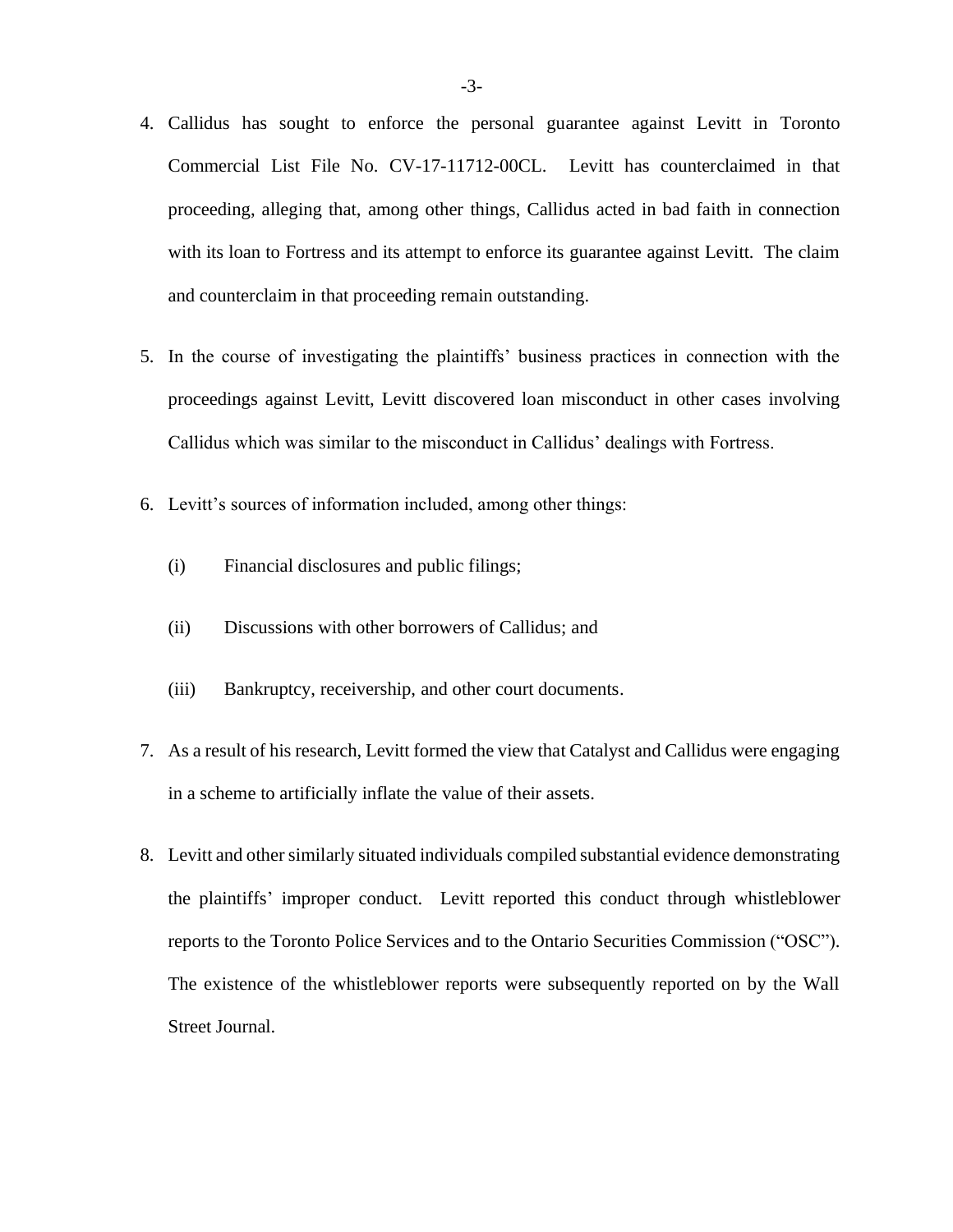### *The Underlying Proceeding*

- 9. The plaintiffs have brought this proceeding against Levitt, claiming that Levitt and others are liable to the plaintiffs for damages in the amount of \$450 million for defamation, injurious falsehood, intentional interference with economic relations and civil conspiracy. The plaintiffs' allegations are that Levitt is liable to them as a result of Levitt's whistleblower complaints to the Toronto Police Services and Ontario Securities Commission, as a result of the Wall Street Journal article, and as a result of Twitter posts that were critical of the plaintiffs which the plaintiffs allege may have been authored by Levitt. The plaintiffs' further allege that the actions of Levitt are part of a nebulous "wolfpack" conspiracy involving short-sellers.
- 10. Levitt has defended the proceeding, on the basis that (among other things):
	- a. The whistleblower reports are privileged, and not capable of supporting a claim against him;
	- b. The content of the whistleblower reports were nevertheless, true;
	- c. Levitt was not the author of the Wall Street Journal report, and any information provided by Levitt to any journalist was truthful information obtained from publicly available reports;
	- d. Levitt is not part of any alleged illegal short-selling conspiracy;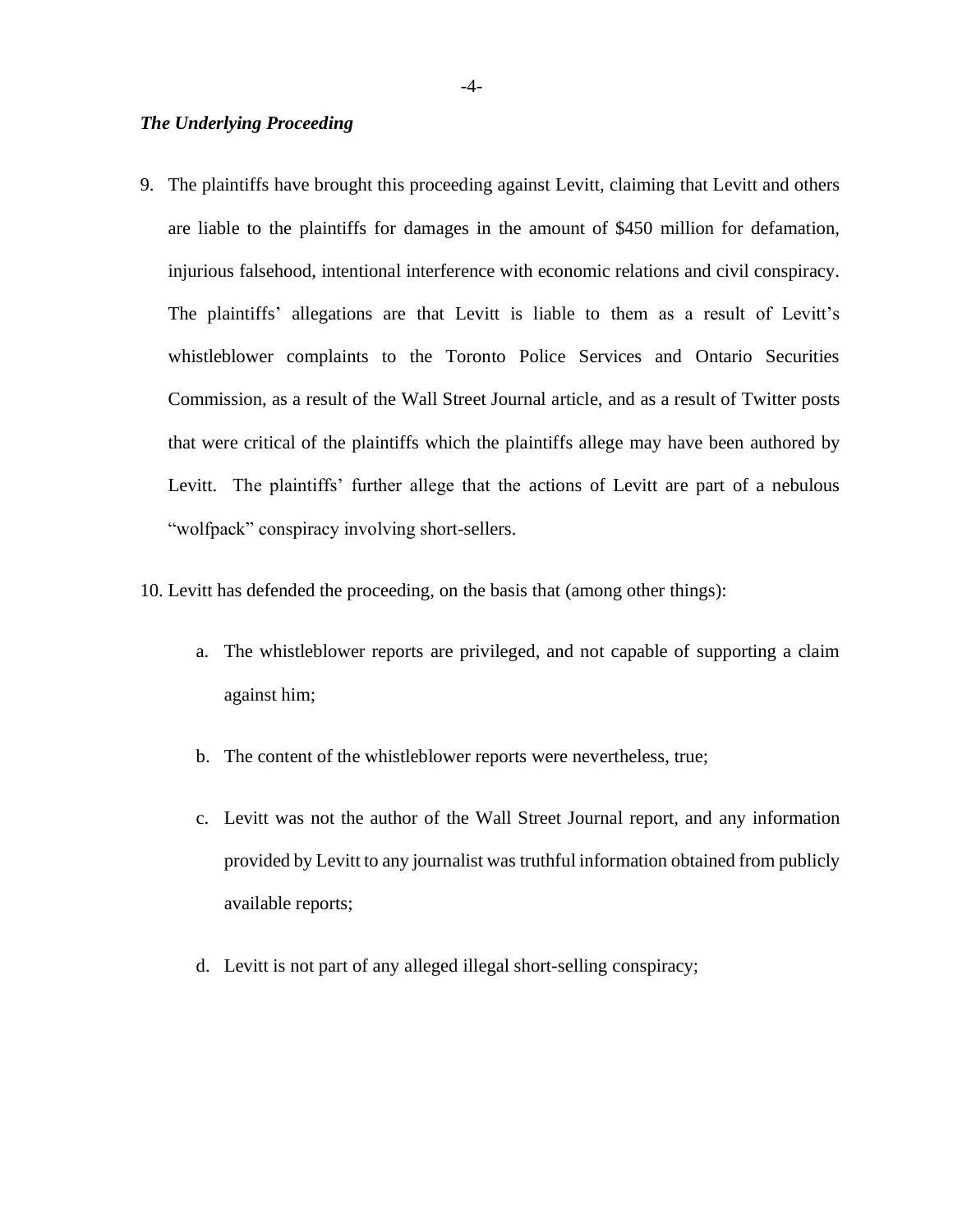- e. The damages claimed by the plaintiffs relating to the loss of share value are the result of the poor financial performance of Callidus, rather than any conduct of Levitt; and
- f. The claim by the plaintiffs, along with other actions taken by the plaintiff, are an improper attempt to harass or intimidate Levitt.

# *The Proceeding is a Meritless Claim Arising from Expressions on a Matter of Public Interest*

- 11. This proceeding arises from expressions made by Levitt on a matter of public interest, being misconduct in the operation of a publicly traded company and a private equity firm that has raised billions of dollars from public pension funds and university endowments, and breaches of the *Ontario Securities Act*. As a result, the claim against Levitt should be dismissed pursuant to s. 137.1 of the *Courts of Justice Act*.
- 12. There are no grounds to believe the underlying proceeding has substantial merit.
- 13. Levitt has multiple valid defences to this proceeding.
- 14. There has been little, or no harm suffered by the plaintiffs as a result of Levitt's expressions on matters of public interest, and any of the harm alleged arose from the plaintiffs' own actions. Any harm suffered by the plaintiffs is substantially outweighed by the public interest in protecting whistleblowers.
- 15. Section 137.1 of the *Courts of Justice Act*, R.S.O. 1990, c. C.43 and Rule 37 of the *Rules of Civil Procedure.*
- 16. Such further and other grounds as Levitt may advise.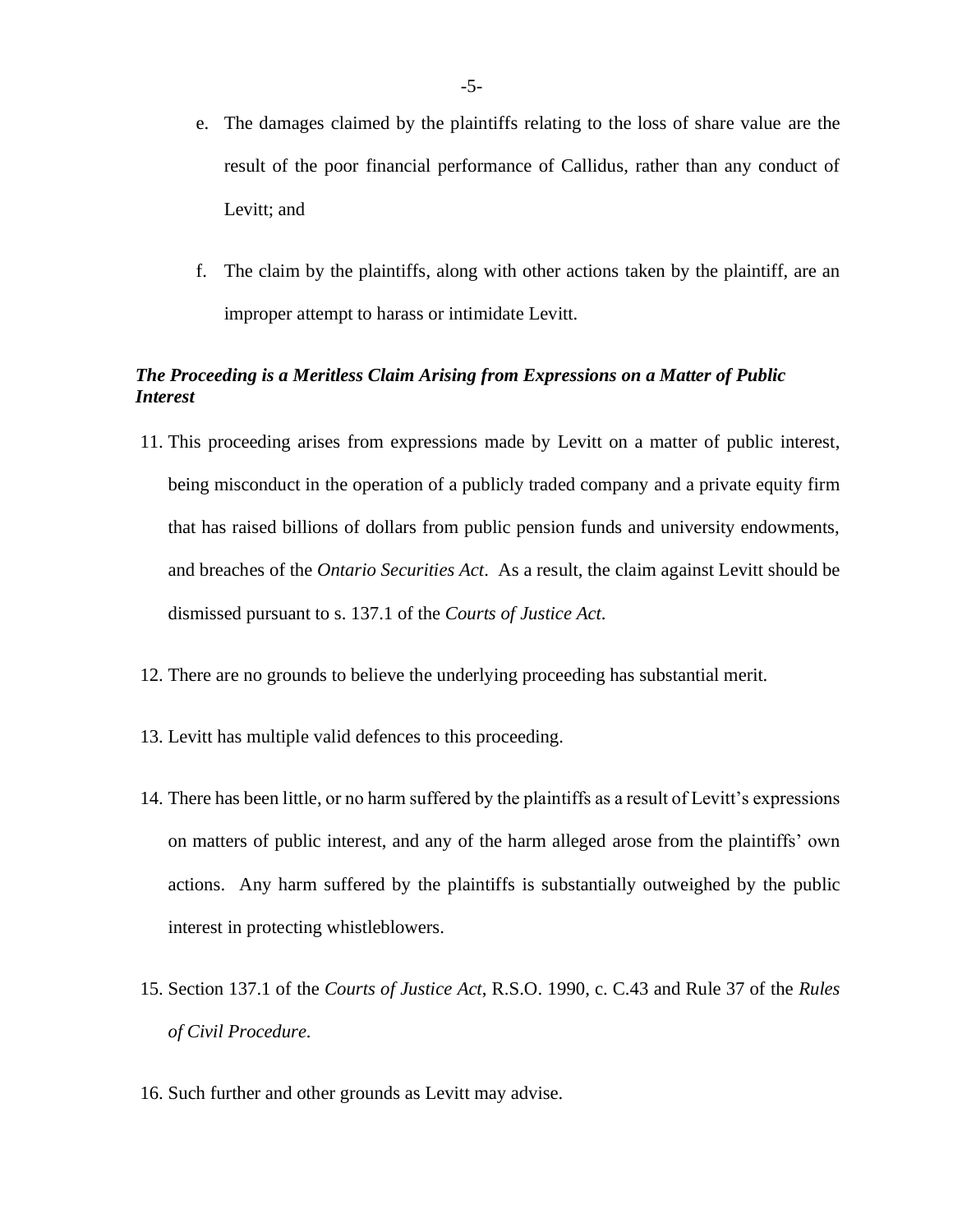# **THE FOLLOWING DOCUMENTARY EVIDENCE** will be used at the hearing of the Motion:

- (a) The Affidavit of Darryl Levitt, to be sworn; and
- (b) Such further and other evidence as Levitt may advise and this Honourable

Court may permit.

October 17, 2019

# **DARRYL LEVITT**

Self-Represented 100-400 Applewood Crescent Vaughan, ON L4K 0C3 Tel: 416.879.6965 darryl@dlevittassociates.com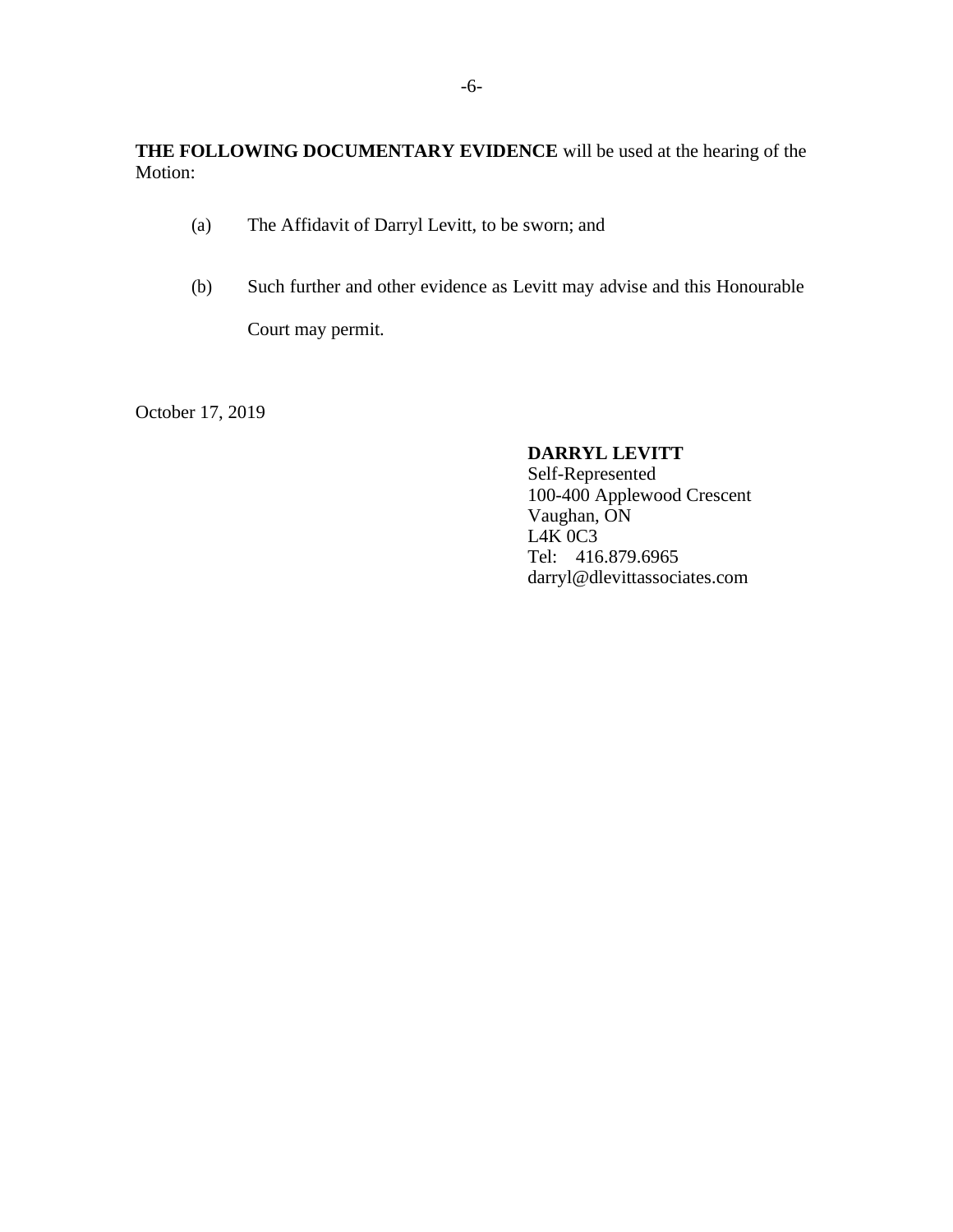# TO: **MOORE BARRISTERS**

Professional Corporation 1600-393 University Avenue Toronto ON M5G 1E6

David C. Moore (LSO# 16696U) Tel: 416.581.1818 ext. 222 [david@moorebarristers.ca](mailto:david@moorebarristers.ca)

Kenneth Jones (LSO# 29918I) Tel: 416.581.1818 ext. 224 [kenjones@moorebarristers.ca](mailto:kenjones@moorebarristers.ca)

Tel: 416.581.1818 Fax: 416.581.1279

# **GOWLINGS WLG LLP**

1 First Canadian Place 100 King Street West, Suite 1600 Toronto, ON M5X 1G5

# **John E. Callaghan**  [John.callaghan@gowlingwlg.ca](mailto:John.callaghan@gowlingwlg.ca) **Benjamin Ng**  [Benjamin.ng@gowlingwlg.ca](mailto:Benjamin.ng@gowlingwlg.ca) **Matthew Karabus**

[Matthew.karabus@gowlingwlg.ca](mailto:Matthew.karabus@gowlingwlg.ca)

Tel: 416.862.7525 Fax: 416.862.7661

Lawyers for the Plaintiffs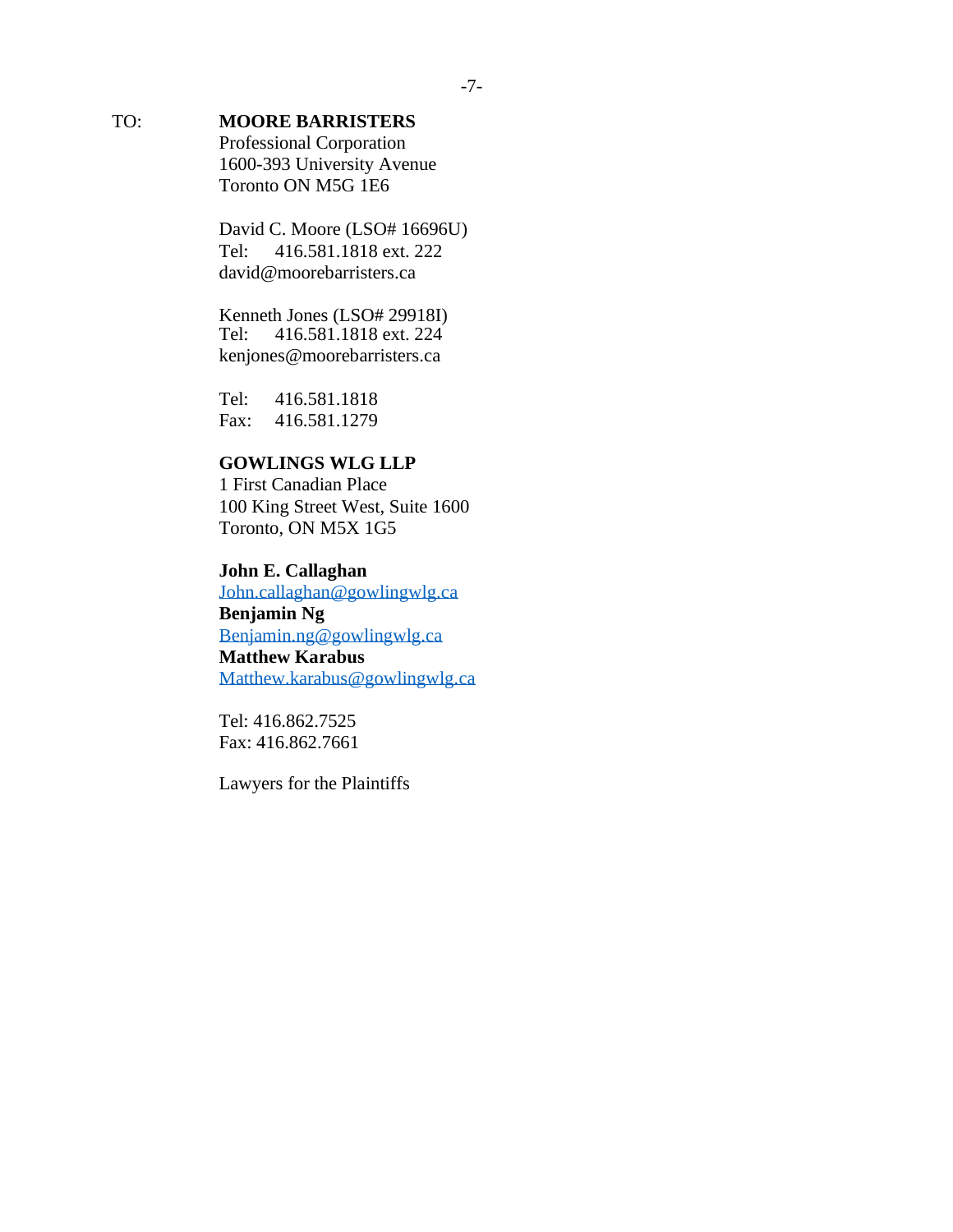# AND TO: **DAVIES WARD PHILLIPS & VINEBERG LLP**

Barristers and Solicitors 155 Wellington Street West 37th Floor Toronto ON M5V 3J7

Kent E. Thomson (LSO# 24264J) Tel: 416.863.0871 [kthomson@dwpv.com](mailto:kthomson@dwpv.com)

Matthew Milne-Smith (LSO# 44266P)<br>Tel: 416.863.5595 Tel: 416.863.5595 mmilne-smith@dwpv

Andrew Carlson (LSO# 58850N) Tel: 416.367.7437 [acarlson@dwpv.com](mailto:acarlson@dwpv.com)

Tel: 416.863.0900 Fax: 416.863.0871

Lawyers for the Defendants, West Face Capital Inc. and Gregory Boland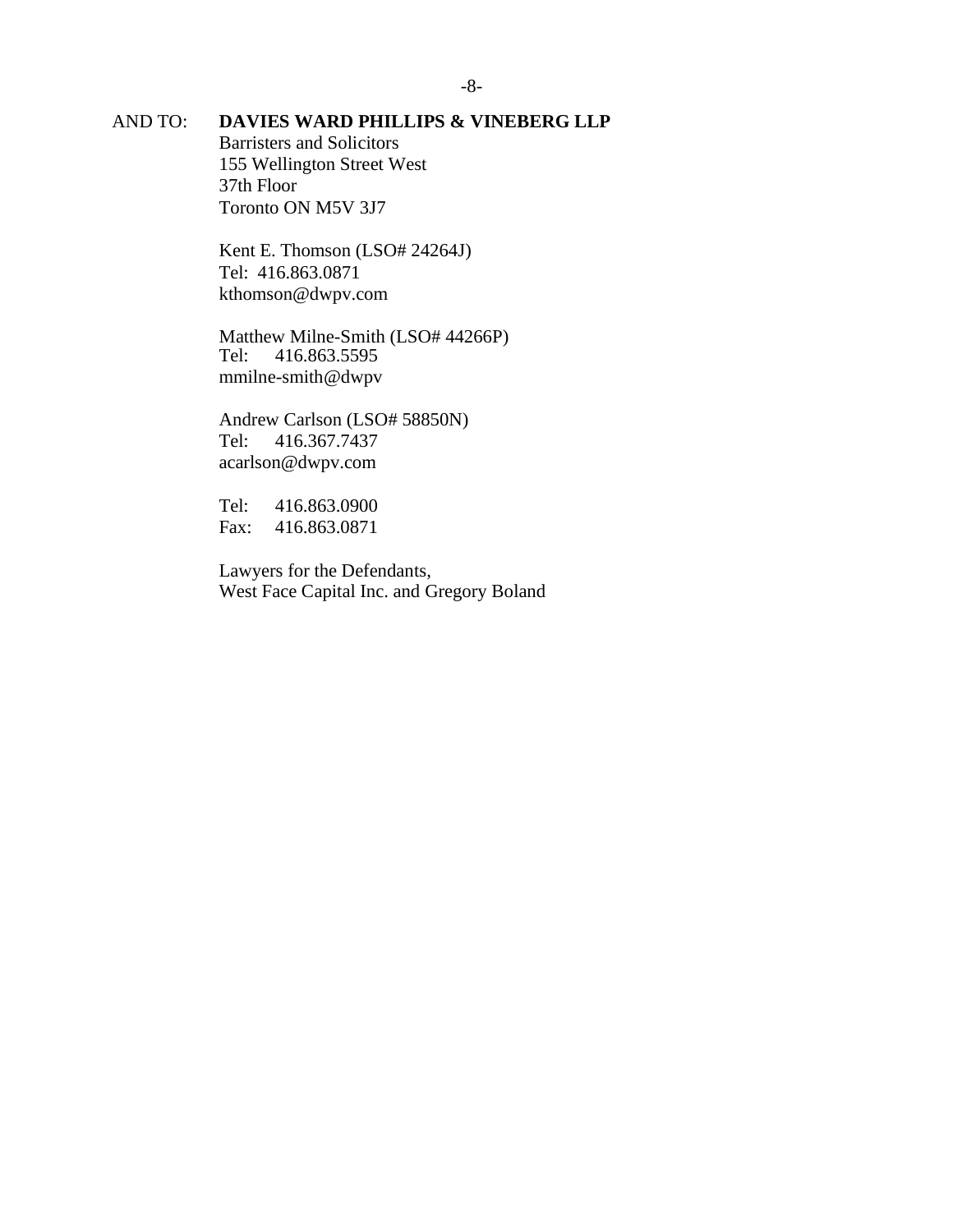#### AND TO: **TORYS LLP**

Barristers and Solicitors 79 Wellington Street West Suite 3000 Box 270, TD South Tower Toronto ON M5K 1N2

Linda M. Plumpton (LSO# 38400A) Tel: 416.865.8193 [lplumpton@torys.com](mailto:lplumpton@torys.com)

Andrew Bernstein (LSO# 42191F) Tel: 416.865.7678 [abernstein@torys.com](mailto:abernstein@torys.com)

Leora Jackson (LSO# 68448L) Tel: 416.865.7547 [ljackson@torys.com](mailto:ljackson@torys.com)

Tel: 416.865.0040 Fax: 416.865.7380

Lawyers for the Defendants,

M5V Advisors Inc. C.O.B. Anson Group Canada, Admiralty Advisors LLC., Frigate Ventures LP, Anson Investments LP, Anson Capital LP, Anson Investments Master Fund LP, AIMF GP, Anson Catalyst Mast Fund LP, ACF GP, Moez Kassam, Adam Spears and Sunny Puri

### AND TO: **LERNERS LLP**

Barristers and Solicitors 130 Adelaide Street West Suite 2400 Toronto ON M5H 3P5

Lucas Lung (LSO# 52595C) Tel: 416.601.2673 [llung@lerners.ca](mailto:llung@lerners.ca)

Tel: 416.867.3076 Fax: 416.867.9192

Lawyers for the Defendants, ClaritySpring Inc. and Nathan Anderson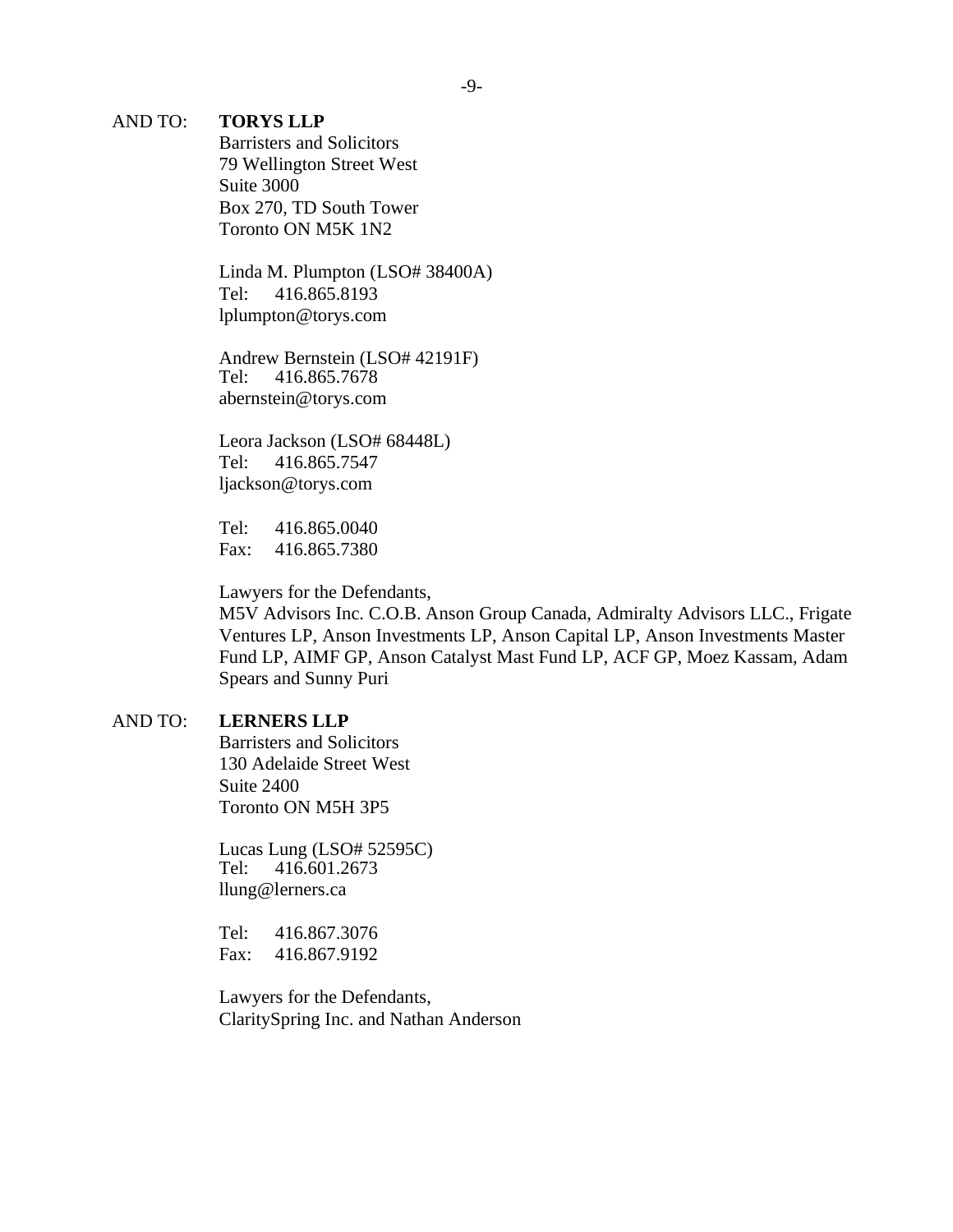## AND TO: **MILBURN & ASSOCIATES**

Barristers & Solicitors 20 Toronto Street Suite 860 Toronto ON M5C 2B8

A. Jane Milburn (LSO# 39199U) Tel: 647.728.8081 [jmilburn@milburnlaw.ca](mailto:jmilburn@milburnlaw.ca)

Devin M. Jarcaig (LSO# 62223U)<br>Tel: 647.728.8083 647.728.8083 [djarcaig@milburnlaw.ca](mailto:djarcaig@milburnlaw.ca)

Tel: 416.238.7865 Fax: 647.689.2983

Lawyers for the Defendant, Bruce Langstaff

# AND TO: **KEVIN BAUMAN** Box 109 Bluffron, Alberta T0C 0M0

Toronto ON M4Y 1W4 [pekiskokb@gmail.com](mailto:pekiskokb@gmail.com)

Tel: 403.505.7784

Defendant

## AND TO: **JEFFREY MCFARLANE**

[jmcfarlane@triathloncc.com](mailto:jmcfarlane@triathloncc.com)

220 Dominion Drive, Suite B Morrisville NC 27560

Defendant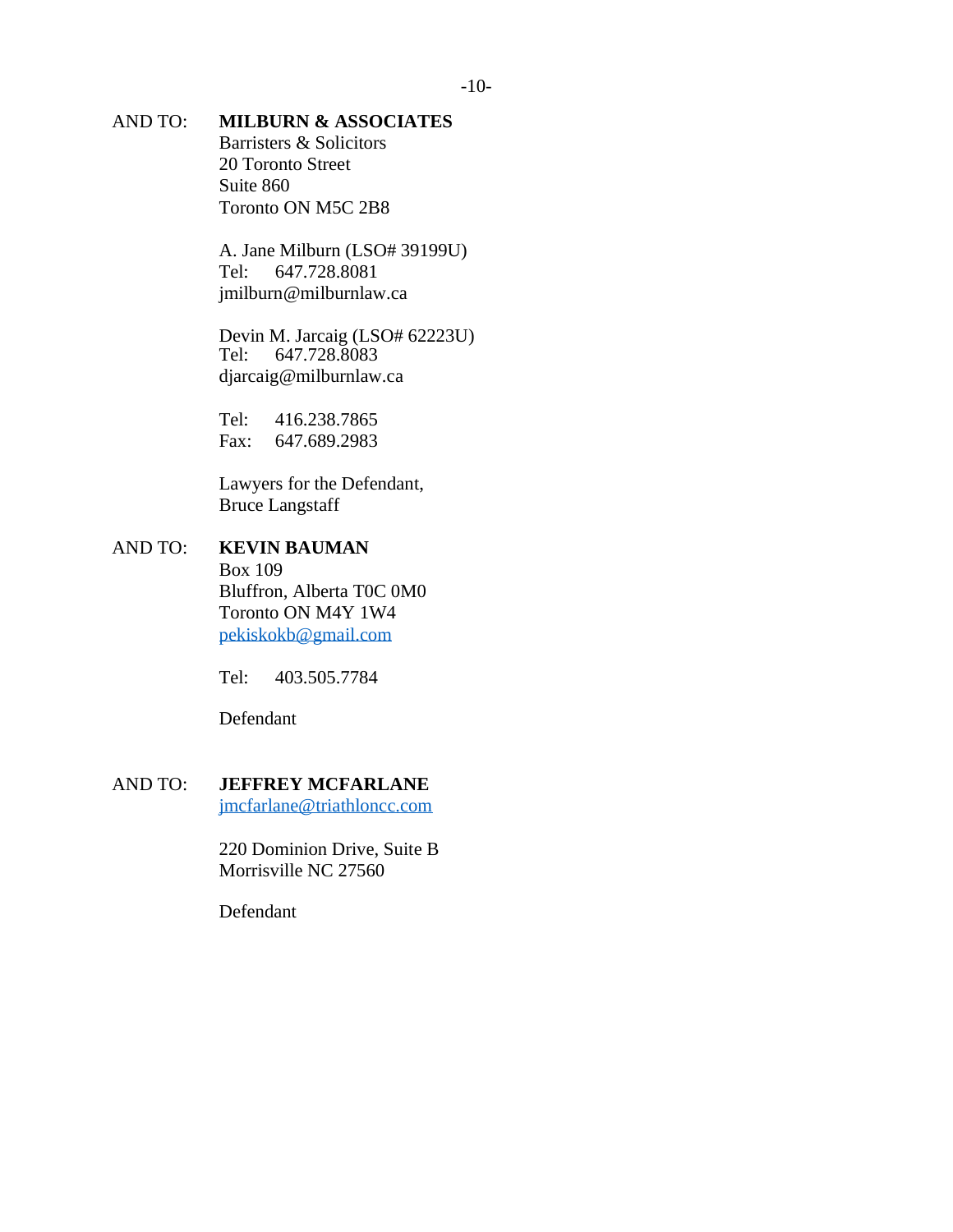## AND TO: **BEN J. HAHN (LSO #64412J)**

Barrister & Solicitor 31 Elm Street, Bloomsbury Law Chambers Toronto, ON M5G 1H1

T: 647.660.7979 F: 647.660.8008 [bhahn@onlawadvice.com](mailto:bhahn@onlawadvice.com)

Lawyers for the Defendant, Gerald Duhamel

## AND TO: **SOLMON ROTHBART GOODMAN LLP**

Barristers and Solicitors 375 University Avenue Suite 701 Toronto ON M5G 2J5

Melvyn Solmon (LSO# 16156J) Tel: 416.947.1093 ext. 333 [msolmon@srglegal.com](mailto:msolmon@srglegal.com)

Nancy J. Tourgis (LSO# 37349I) Tel: 416.947.1093 ext. 342 [ntourgis@srglegal.com](mailto:ntourgis@srglegal.com)

Tel: 416.947.1093 Fax: 416.947.0079

Lawyers for the Defendant, Richard Molyneux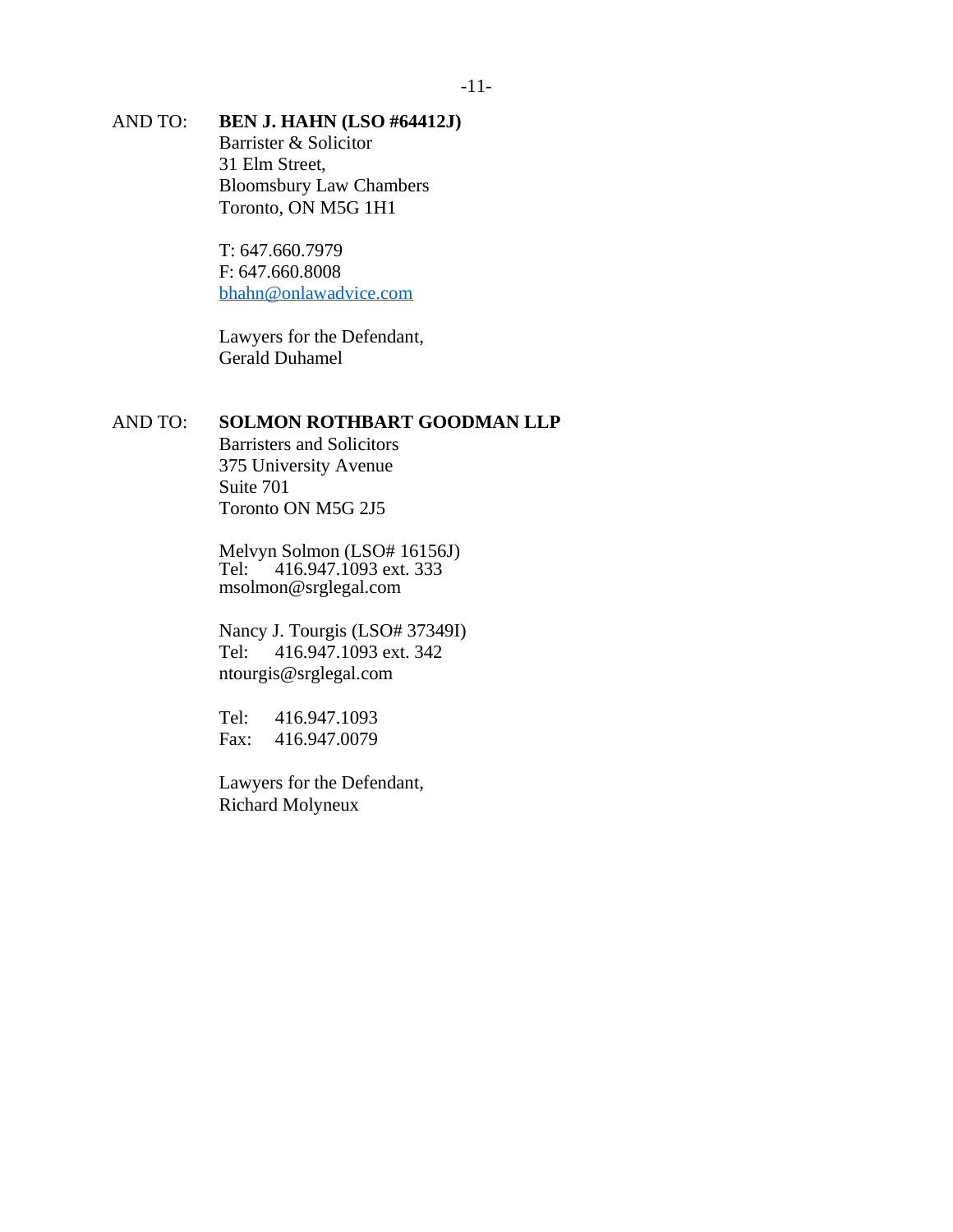AND TO: **MCCARTHY TETRAULT LLP** Suite 5300, Toronto Dominion Bank Tower Toronto, ON M5K 1E6

#### **R. Paul Steel** (LSO# 21869L) [psteep@mccarthy.ca](mailto:psteep@mccarthy.ca) Tel: 416.601.7998 Fax: 416.868.0673

### **Daniel Goudge** (LSO # 69632J)

[dgoudge@mccarthy.ca](mailto:dgoudge@mccarthy.ca) Tel: 416.601.7598 Fax: 416.868.0673

Lawyers for the Defendant, George Wesley Voorheis

#### AND TO: **DIMITRI LASCARIS LAW PROFESSIONAL CORPORATION**

360, Rue St Jacques, Suite G101 Montreal, QC H2Y 1P5

Lawyers for the Defendant, Bruce Livesey

#### **ST. LAWRENCE BARRISTERS LLP**

 AND TO: 144 King Street East Toronto ON M5C 1G8

> M. Philip Tunley (LSO# 26402J) Tel: 647.245.828[2](mailto:phil.tunley@stlbarristers.ca) [phil.tunley@stlbarristers.ca](mailto:phil.tunley@stlbarristers.ca)

Alexi N. Wood (LSO# 54683F) Tel: 647.245.8283 [alexi.wood@stlbarristers.ca](mailto:alexi.wood@stlbarristers.ca)

Jennifer P. Saville (LSO# 68564F) Tel: 647.245.2222 [jennifer.saville@stlbarristers.ca](mailto:jennifer.saville@stlbarristers.ca)

Tel: 647.245.2121 Fax: 647.245.8285

Lawyers for the Defendant, Rob Copeland

#### AND TO: **JOHN DOES #4-10**

**Defendants**